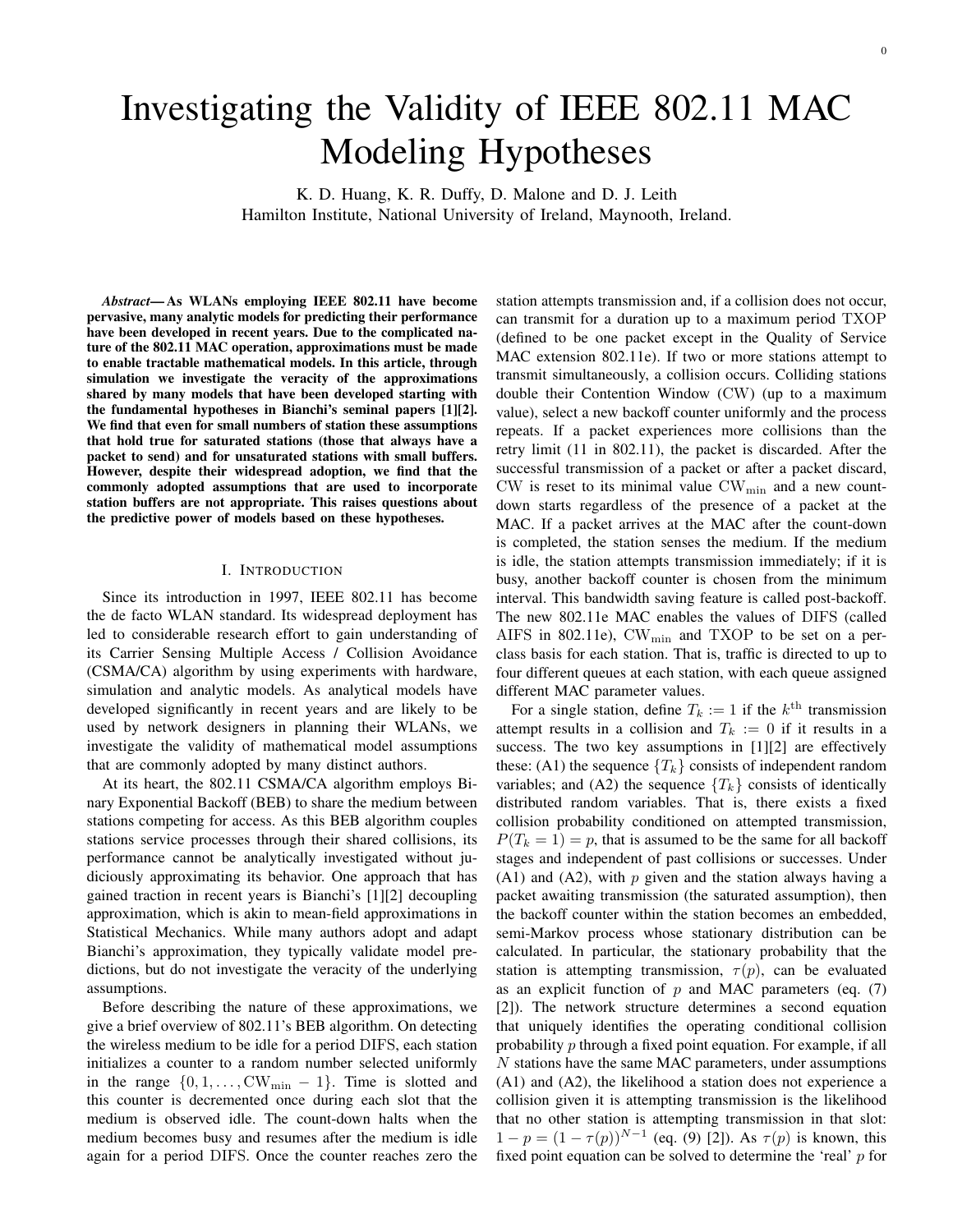the network, from which network performance metrics, such as long run network throughput, can be deduced. Through simulation, this model's predictions have been shown to be remarkably accurate, even for small number of stations. This is, perhaps, surprising as one would expect the decoupling assumptions  $(A1)$  and  $(A2)$  to only be accurate for large N.

Due its intuitive appeal and to its predictive success, Bianchi's basic paradigm has been widely adopted for models that expand on its original range of applicability. A small selection of models that treat idealized channel conditions, where errors occur only as a consequence of collisions, includes: [3][4], which investigate the impact of the variable parameters in 802.11e on saturated networks; [5][6][7][8], which consider the impact of unsaturated stations in the absence of station buffers and enable predictions in the presence of load asymmetries; [9][10][11], which treat unsaturated stations in the presence of station's with buffers; [12], which extends the paradigm from single hop networks to multiple-radio mesh networks.

All of these extensions adopt the (A1) and (A2) hypotheses, while some require additional hypotheses beyond those originally put forth in [1][2]. In particular, most papers that introduce unsaturated models that include buffers do so with a queueing-decoupling assumption. The purpose of the present article is to dissect these fundamental assumptions to determine the range of the applicability of models based on them. Our methodology is to use the NS2 simulations to estimate parameters internal to the models and peel back each layer of assumptions to determine points of inconsistency between assumption and reality. This enables us to identify points of concern for the applicability of this modeling approach, which is crucial if they are to be adopted by network designers.

### II. ASSUMPTIONS (A1) AND (A2)

The assumptions (A1) and (A2) are common across all models developed from Bianchi's paradigm. We investigate these for saturated stations, for unsaturated stations with small buffers and for unsaturated stations with big buffers. All network parameters correspond to standard 11Mbps IEEE 802.11b. In the simulations all packets have payloads of 1500 bytes. Note that, due to the nature of the MAC, the packet size has no impact on the  ${T_k}$  sequences if all stations are saturated.

We begin by investigating (A1), the hypothesized independence of the outcomes (success or collision) in the sequence of transmission attempts. While no statistical test for independence exists, we can draw inferences from the normalized auto-covariance of the sequence  $T_1, T_2, \ldots, T_K$  obtained from simulation, where  $K$  is the number of attempted transmissions a single tagged station makes during the simulation. The normalized auto-covariance, which is a measure of the dependence in the sequence, is always 1 at lag 0 and if the sequence  ${T_k}$  consisted of independent random variables, as hypothesized by (A1), then for a sufficiently large sample it would take the value 0 at all positive lags. Non-zero values correspond to apparent dependencies in the data.

NS2 simulations were run for a saturated network consisting  $N = 2, 5 \& 10$  stations. Picking a single station in each

0 5 10 15 20 −0.02  $-0.0$ Lag

Saturated

0

0.01

0.02

AutoCovariance Coefficient

AutoCovariance Coefficient

0.03

0.04

0.05

Fig. 1. Saturated collision sequence normalized auto-covariances. Note the short y-range



Fig. 2. Unsaturated, small buffer collision sequence normalized autocovariances. Note the short y-range

network, it made a total of  $K = 6,638,246, K = 3,037,483$ and  $K = 1,662,906$  attempted transmissions respectively. Figure 1 reports the normalized auto-covariances for these sequences at short lags. The plot quickly converges to zero indicating little dependence in the the success per attempt sequence, even for  $N = 2$ .

Running simulations for unsaturated networks with no buffer beyond the MAC, as supposed in most small buffer models, Figure 2 plots the normalized auto-covariances of the attempted transmissions for with  $N = 2,5 \& 10$  and  $K =$ 3, 782, 109  $K = 1,728,451$  and  $K = 937,708$  respectively. As in all unsaturated models that we are aware of, packets arrive at each station as a Poisson process with rate  $\lambda$  packets per second. In Figure 2, the overall network load is kept constant at 500 packets per second, equally distributed amongst the N stations, corresponding to an offered load of 6Mbps. Again we only show short lags as the auto-covariance quickly drops

 $-N=2$  $N=5$  $N=10$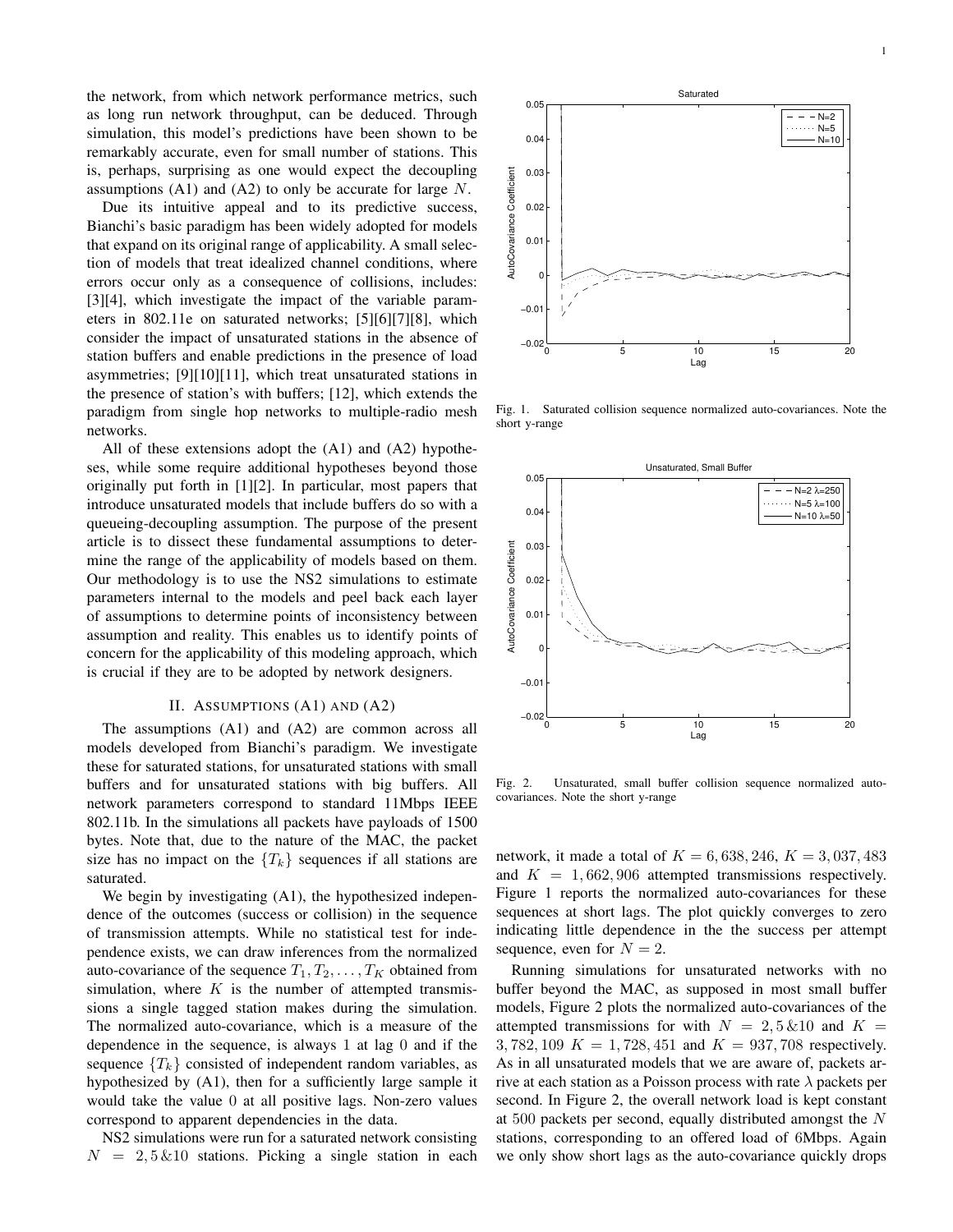We have seen graphs similar to Figures 1 and 2 for a range of offered loads and also for sequences  $T_1, \ldots, T_K$ from big buffer simulations, which are not shown due to space constraints. These support the (A1) hypothesis that the sequence of collision or success at each attempted transmission is a stochastically independent one.

To investigate the (A2) hypothesis, we can reuse the same sequence data  $T_1, T_2, \ldots, T_K$  with a little additional information. For each attempted transmission  $k \in \{1, ..., K\}$ , we record the backoff stage  $\alpha_k$  at which it was made. Assume that there is a fixed probability  $p_i$  that our tagged station experiences a collision given it is attempting transmission at backoff stage *i*. Assumption (A2) asserts that  $p_i = p$  for all backoff stages *i*. The maximum likelihood estimator for  $p_i$  is given by

$$
\hat{p}_i = \frac{\sum_{k=1}^K T_k \chi(\alpha_k = i)}{\sum_{k=1}^K \chi(\alpha_k = i)},\tag{1}
$$

where  $\chi(\alpha_k = i) = 1$  if  $\alpha_k = i$  and 0 otherwise. The numerator in equation (1) records the number of collisions at backoff stage  $i$ , while the denominator records the total number of attempts at backoff stage i. As  $\{T_k\}$  is a sequence of bounded random variables that appear to be independent (by the verification of  $(A1)$ ), we can apply Hoeffding's inequality [13] to determine how many samples we need to ensure we need to have confidence in the estimate  $\hat{p}_i$ :

$$
P(|\hat{p}_i - p| > t)
$$
  
=  $P\left(\left|\sum_{k=1}^n (T_k - E(T_k))\chi(\alpha_k = i)\right| > t \sum_{k=1}^K \chi(\alpha_k = i)\right)$   
 $\leq 2 \exp\left(-2t \sum_{k=1}^K \chi(\alpha_k = i)\right)$ 

Using this concentration inequality, to have at least 95% confidence that  $|\hat{p}_i - p_i| \le 0.01$  requires  $\sum_{k=1}^{K} \chi(\alpha_k = i)$ 185 attempted transmissions at backoff stage  $i$ . If we have less than 185 observations at backoff stage  $i$ , we do not have confidence in the estimate's accuracy so that it is not plotted.

Starting with the saturated networks, Figure 3 plots the estimates  $\hat{p}_i$  for each station in the network as well as the predicted value from [1][2]. For  $N = 2$ , we only report backoff stages 0 to 3 due to lack of observations. It can be seen that the  $\hat{p}_i$  are similar for all i. Note that the estimated values are remarkably close to the predicted ones. These observations support the (A2) assumption for saturated stations, even for  $N=2$ .

Figure 4 is a scatter plot of the estimates  $\hat{p}_i$  for each backoff stage  $i$  and each station in the unsaturated small buffer case. The vertical range of this graph is smaller than in Figure 3 as the collision probability is significantly smaller due to reduced offered load. In comparison to the saturated setting, the absolute variability in the estimates is lower, while the relative variability is similar. This suggests that (A2) is possibly appropriate. There is, however, clear structure in the graphs. Although not quantitatively significant, for



Fig. 3. Saturated Collision Probabilities



Fig. 4. Unsaturated, Small Buffer Collision Probabilities

each  $N$  the collision probability appears to be dependent on the backoff stage. The collision probability at the first backoff stage is higher than at the zeroth stage. For stations that are unsaturated, we conjecture that this occurs as many transmissions occur at backoff stage 0 when no other station is attempting transmission so that collisions are unlikely and  $\hat{p}_0$  is small. Conditioning on the first backoff stage is closely related to conditioning that at least one other station has a packet awaiting transmission, giving rise to a higher conditional collision probability at stage 1, so that  $\hat{p}_1 > \hat{p}_0$ .

For  $N = 2, 5 \& 10$  and  $K = 3, 685, 401, K = 1, 508, 178$ and  $K = 764, 707$ , Figure 5 is analogous to Figure 4, but for stations with infinite buffers. As no packets are discarded due to buffer overflow, to ensure the stations are not saturated, the overall network offered load is 400 packets per second, shared equally amongst the  $N$  stations (in comparison to 500 above). For this value, the networks are unsaturated with the queues at each station repeatedly emptying. As with the small buffer case, we again have that  $p_1 > p_0$  and conjecture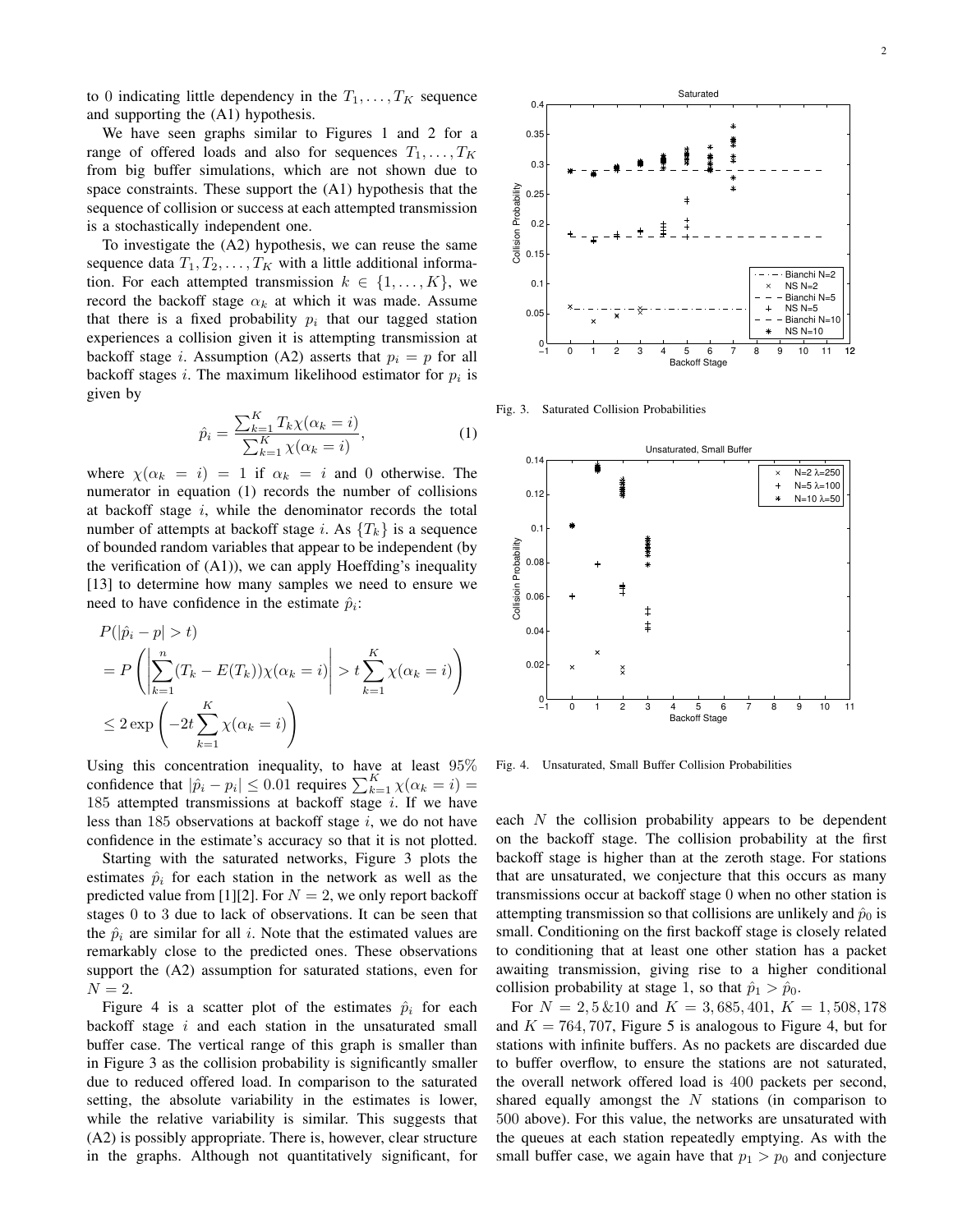

Fig. 5. Unsaturated, big buffer collision probabilities

that this occurs for the same reasons. In comparison to the values reported in Figures 3 and 4, both the the absolute variability and relative variability of the estimates in Figure 5 is significantly higher. This suggest that (A2) is not a good approximation in the presence of big station buffers.

# III. ASSUMPTIONS (A3) AND (A4), UNSATURATED TRAFFIC AND NON-ZERO BUFFERS

To model stations with buffers serving Poisson traffic, the common idea across various authors is to treat each station as a queueing system where the service time distribution is identified with the MAC delay distribution based on a Bianchilike model. The assumptions (A1) and (A2) are adopted, so that based on a given conditional collision probability  $p$  each station can be studied on its own and a standard queueing theory model is used to determine the probability of attempted transmission,  $\tau(p)$ , which is now also a function of the offered load. For symmetrically loaded stations with identical MAC parameters, the same network coupling equation as used in the saturated system identifies the 'real' operational p.

Each time the MAC successfully transmits a packet, it checks to see if there is another packet in the buffer awaiting processing. Define  $Q_k := 1$  if there is at least one packet awaiting processing after the  $k<sup>th</sup>$  successful transmission and  $Q_k := 0$  if the buffer is empty. As it is technically challenging to fully model these queueing dynamics while still obtaining tractable equations, authors typically employ a second queueing-based decoupling assumption that can be distilled into the following two hypotheses: (A3) the sequence  ${Q_k}$  consists of independent random variables; and (A4) the sequence  $\{Q_k\}$  consists of identically distributed random variables, with  $P(Q_k = 1) = q$ . The value of q is identified with the steady state probability that an associated M/G/1 or M/G/1/B queueing system has a non-empty buffer after a successful transmission (e.g. [14]).

Clearly (A3) and (A4) are more speculative than (A1) and (A2) as both disregard obvious dependencies in the real  $Q_1, \ldots, Q_{K'}$  sequence, where K' is the number of successful



Fig. 6. Unsaturated, big buffer queue-non-empty sequence normalized autocovariances. Note that the y-range is twice that in Figures 1 and 2



Fig. 7. Unsaturated, big buffer queue-non-empty probabilities

transmissions from the tagged station. These occur as if there is two or more packets awaiting processing after a successful transmission, there will still be another packet awaiting transmission after the next successful transmission.

To investigate (A3) we look at the normalized covariance of the empirical sequences  $Q_1, \ldots, Q_{K'}$  for  $N = 2, 5, \&10$ with  $K' = 3,603,928, K' = 1,437,938$  and  $K' = 719,417$ respectively. These are reported in Figure 6, where it can be seen that for smaller numbers of stations there is non-zero auto-covariance even at reasonable lags suggesting positive correlation in the queue occupancy. As one would expect, this is a function of the load. As stations become more heavily loaded, we have seen this correlation structure become more prevalent, until stations are saturated, whereupon the correlation disappears as  $Q_k = 1$  for all k.

To investigate (A4), let  $\beta_k$  denote the backoff stage at the  $k<sup>th</sup>$  successful transmission. With  $q<sub>i</sub>$  denoting the probability there is another packet awaiting transmission after a success-